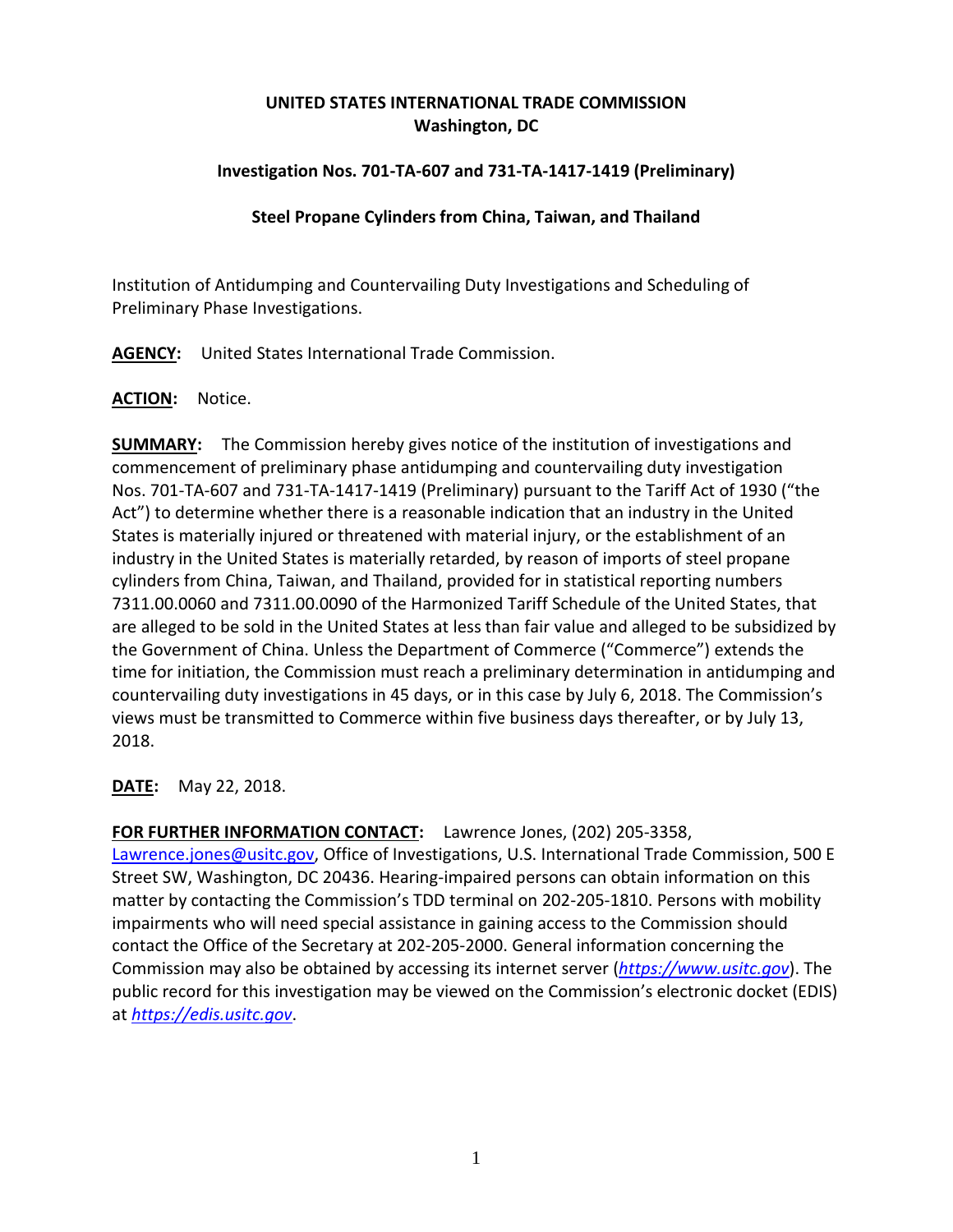#### **SUPPLEMENTARY INFORMATION:**

**Background.**--These investigations are being instituted, pursuant to sections 703(a) and 733(a) of the Tariff Act of 1930 (19 U.S.C. 1671b(a) and 1673b(a)), in response to a petition filed on May 22, 2018, by Worthington Industries (Columbus, Ohio) and Manchester Tank & Equipment Company (Franklin, Tennessee).

For further information concerning the conduct of these investigations and rules of general application, consult the Commission's Rules of Practice and Procedure, part 201, subparts A and B (19 CFR part 201), and part 207, subparts A and B (19 CFR part 207).

**Participation in the investigations and public service list.**--Persons (other than petitioners) wishing to participate in the investigations as parties must file an entry of appearance with the Secretary to the Commission, as provided in sections 201.11 and 207.10 of the Commission's rules, not later than seven days after publication of this notice in the *Federal Register*. Industrial users and (if the merchandise under investigation is sold at the retail level) representative consumer organizations have the right to appear as parties in Commission antidumping duty and countervailing duty investigations. The Secretary will prepare a public service list containing the names and addresses of all persons, or their representatives, who are parties to these investigations upon the expiration of the period for filing entries of appearance.

**Limited disclosure of business proprietary information (BPI) under an administrative protective order (APO) and BPI service list.**--Pursuant to section 207.7(a) of the Commission's rules, the Secretary will make BPI gathered in these investigations available to authorized applicants representing interested parties (as defined in 19 U.S.C. 1677(9)) who are parties to the investigations under the APO issued in the investigations, provided that the application is made not later than seven days after the publication of this notice in the *Federal Register*. A separate service list will be maintained by the Secretary for those parties authorized to receive BPI under the APO.

**Conference.**--The Commission's Director of Investigations has scheduled a conference in connection with these investigations for 9:30 a.m. on Tuesday, June 12, 2018, at the U.S. International Trade Commission Building, 500 E Street SW, Washington, DC. Requests to appear at the conference should be emailed to [preliminaryconferences@usitc.gov](mailto:preliminaryconferences@usitc.gov) (DO NOT FILE ON EDIS) on or before June 8, 2018. Parties in support of the imposition of countervailing and antidumping duties in these investigations and parties in opposition to the imposition of such duties will each be collectively allocated one hour within which to make an oral presentation at the conference. A nonparty who has testimony that may aid the Commission's deliberations may request permission to present a short statement at the conference.

**Written submissions.**--As provided in sections 201.8 and 207.15 of the Commission's rules, any person may submit to the Commission on or before June 15, 2018, a written brief containing information and arguments pertinent to the subject matter of the investigations. Parties may file written testimony in connection with their presentation at the conference. All written submissions must conform with the provisions of section 201.8 of the Commission's rules; any submissions that contain BPI must also conform with the requirements of sections